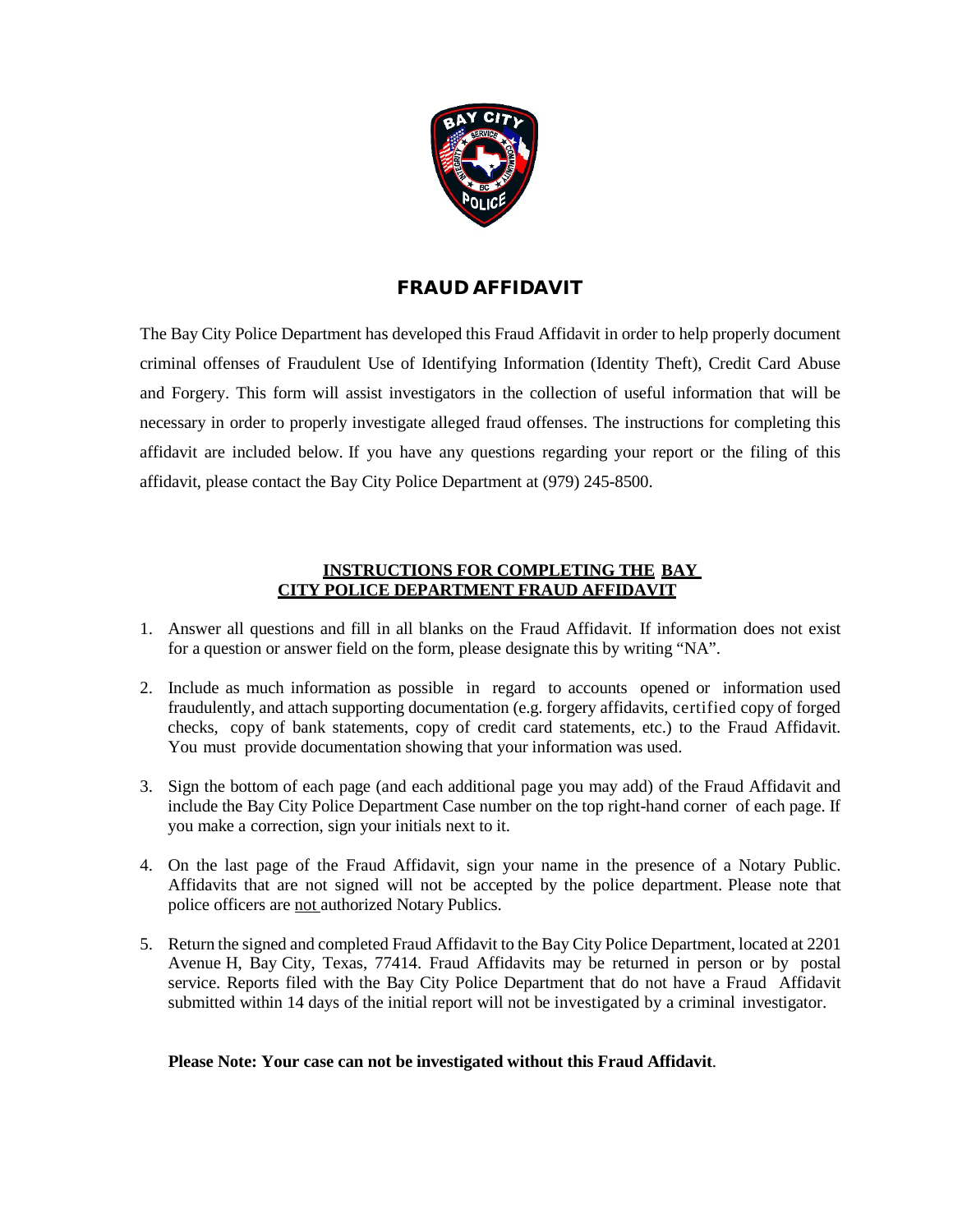

# Victim Information

|         | (First)                                                                            | (Middle)         | (Last)       | (Jr., Sr., III)                                                             |
|---------|------------------------------------------------------------------------------------|------------------|--------------|-----------------------------------------------------------------------------|
|         |                                                                                    |                  |              |                                                                             |
|         |                                                                                    | (Month/Day/Year) |              |                                                                             |
|         |                                                                                    |                  |              |                                                                             |
|         | My driver's license number or state ID number is                                   |                  | <b>State</b> | Number                                                                      |
|         | My current address is Number & Street Name                                         |                  |              |                                                                             |
|         |                                                                                    |                  |              | Apt, Suite, etc.                                                            |
|         |                                                                                    |                  |              |                                                                             |
|         |                                                                                    |                  | (Month/Year) |                                                                             |
|         | My daytime telephone number is $(\_\_)$                                            |                  |              |                                                                             |
|         | My evening telephone number is $(\_\_)$                                            |                  |              |                                                                             |
|         |                                                                                    |                  |              |                                                                             |
|         | Information at time of the Fraud (if different from above) my full legal name was: |                  |              |                                                                             |
| (First) | (Middle)                                                                           | (Last)           |              | (Jr., Sr., III)                                                             |
|         | Number & Street Name                                                               |                  |              |                                                                             |
|         |                                                                                    |                  |              | Apt, Suite, etc.                                                            |
|         |                                                                                    |                  |              | State <u>Zip</u>                                                            |
|         |                                                                                    |                  |              | My daytime phone was: $\qquad \qquad$ My evening phone was: $\qquad \qquad$ |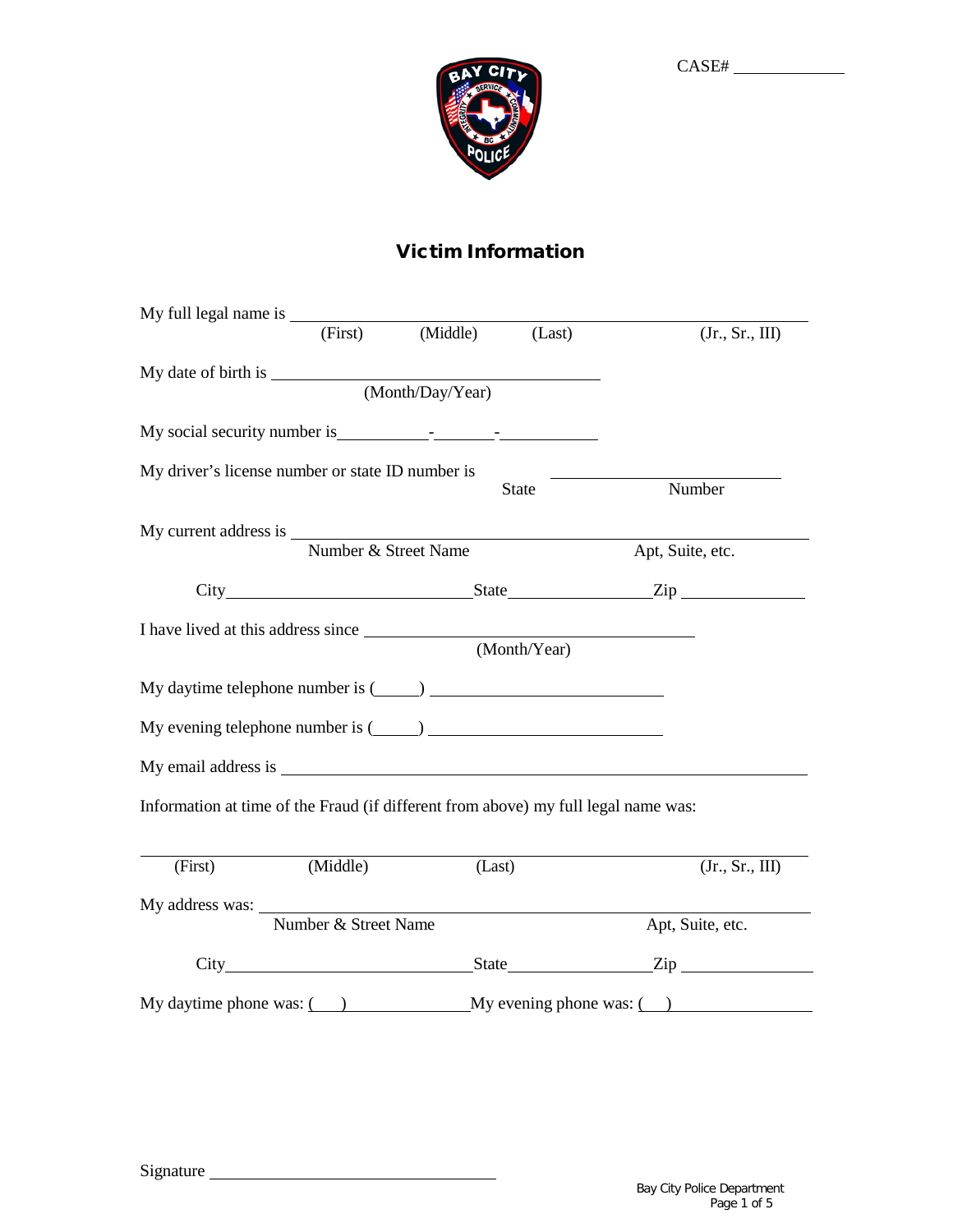

### Offense Information

#### **Check all that apply:**

 $\Box$  I did OR  $\Box$  I did not (check one) authorize anyone to use my name or personal information to seek the money, credit, l o a n s, goods, or services – or for any other purpose - described in this report.

 $\Box$  I did OR  $\Box$  I did not (check one) receive any benefit, money, goods, or services as a result of the events described in this report.

My identification documents (e.g. credit cards, birth certificate, driver's license, identification card, social security card, etc.) were stolen lost on or about \_\_\_\_\_\_\_\_\_\_\_\_\_\_\_\_\_\_\_.

(Month/Day/Year)

 $\Box$  I am OR  $\Box$  I am not (check one) willing to work with law enforcement if charges are brought against the person(s) who committed the fraud, to include a family member.

I believe the following person(s) used my information or identification documents to open new accounts, use my existing accounts, or commit other fraud without my knowledge or authorization:

| First |                      | Name: Name:<br>Middle  | Last | Suffix                                                                                                               |
|-------|----------------------|------------------------|------|----------------------------------------------------------------------------------------------------------------------|
|       |                      |                        |      |                                                                                                                      |
|       | Number & Street Name |                        |      | Apt, Suite, etc.                                                                                                     |
| City  |                      | <b>State</b>           |      | Zip Code                                                                                                             |
|       |                      |                        |      |                                                                                                                      |
|       |                      | Phone Number(s): $($ ) |      | <u> 1980 - Andrea Station Barbara, politik eta provincia eta provincia eta provincia eta provincia eta provincia</u> |
|       |                      |                        |      |                                                                                                                      |
|       |                      |                        |      |                                                                                                                      |
|       |                      |                        |      |                                                                                                                      |
|       |                      |                        |      |                                                                                                                      |
|       |                      |                        |      |                                                                                                                      |
|       |                      |                        |      |                                                                                                                      |
|       |                      |                        |      |                                                                                                                      |
|       |                      |                        |      |                                                                                                                      |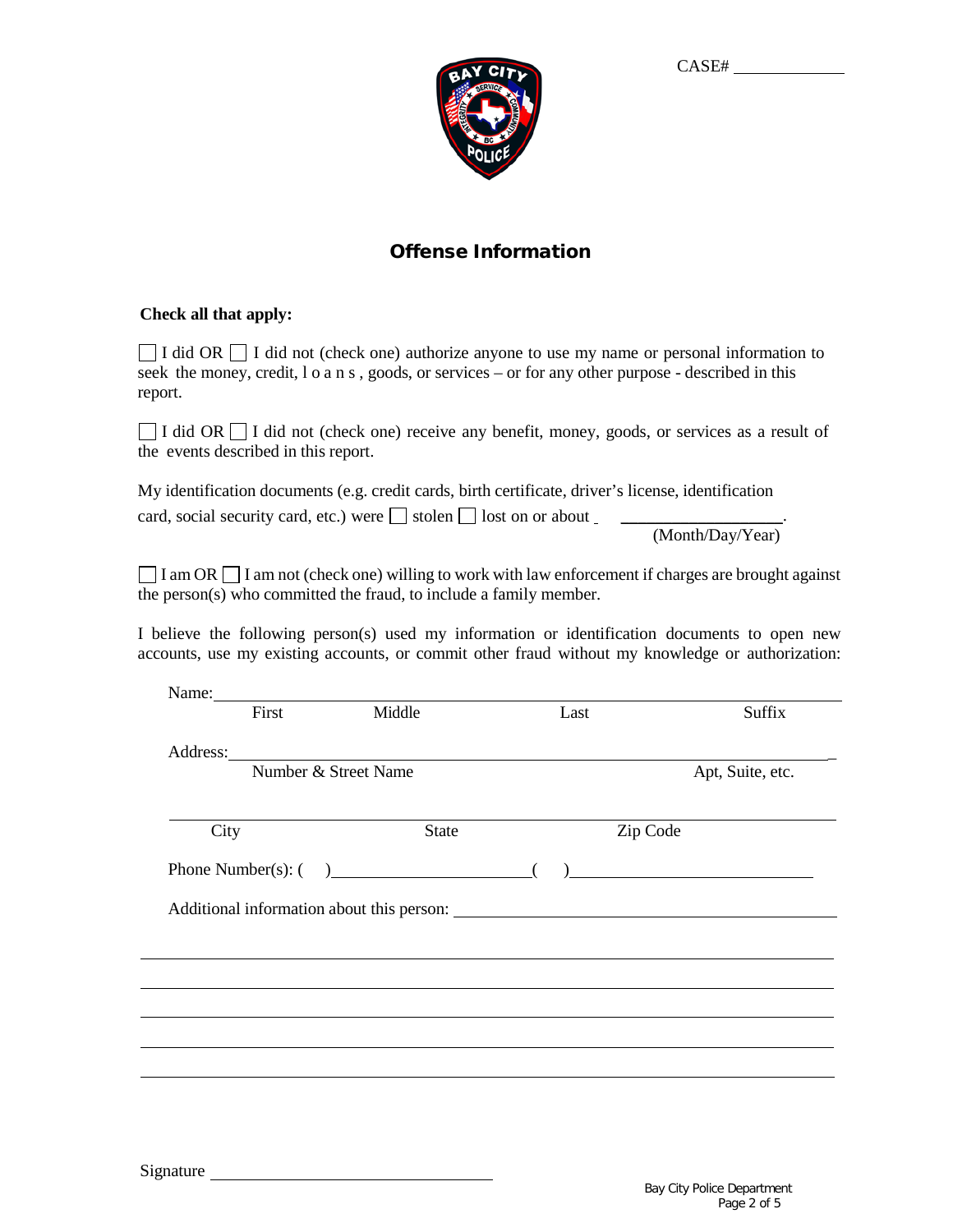$\Box$  I do OR  $\Box$  I do not (check one) know who used my information or identification documents to open new accounts, use my existing accounts, or commit other fraud without my knowledge or authorization.

Additional information about the crime (what happened, how/when information was obtained, how/when it was discovered, etc.):

| List of fraud committed using your personal information (Attach another page if necessary):                                                          |                                                          |                            |     |
|------------------------------------------------------------------------------------------------------------------------------------------------------|----------------------------------------------------------|----------------------------|-----|
| Account Type: $\Box$ Credit $\Box$ Debit $\Box$ Bank $\Box$ Phone/Utilities $\Box$ Loan $\Box$ Government Benefits<br>Internet or Email $\Box$ Other |                                                          |                            |     |
| Name of Institution                                                                                                                                  | <b>Contact Person</b>                                    | Phone                      | Ext |
| Account Number/Credit Card#                                                                                                                          | <b>Routing Number</b>                                    | Affected Check Number(s)   |     |
| Date Opened or Misused (mm/yyyy)                                                                                                                     | Date Discovered (mm/yyyy)                                | Total Amount Obtained (\$) |     |
| Select One: $\Box$ This account was opened fraudulently.                                                                                             | This was an existing account that someone tampered with. |                            |     |
| Account Type: $\Box$ Credit $\Box$ Debit $\Box$ Bank $\Box$ Phone/Utilities $\Box$ Loan $\Box$ Government Benefits                                   |                                                          |                            |     |
| Internet or Email $\Box$ Other                                                                                                                       |                                                          |                            |     |
| Name of Institution                                                                                                                                  | <b>Contact Person</b>                                    | Phone                      | Ext |
| Account Number/Credit Card#                                                                                                                          | <b>Routing Number</b>                                    | Affected Check Number(s)   |     |
| Date Opened or Misused (mm/yyyy)                                                                                                                     | Date Discovered (mm/yyyy)                                | Total Amount Obtained (\$) |     |
| Select One: $\Box$ This account was opened fraudulently.                                                                                             | This was an existing account that someone tampered with. |                            |     |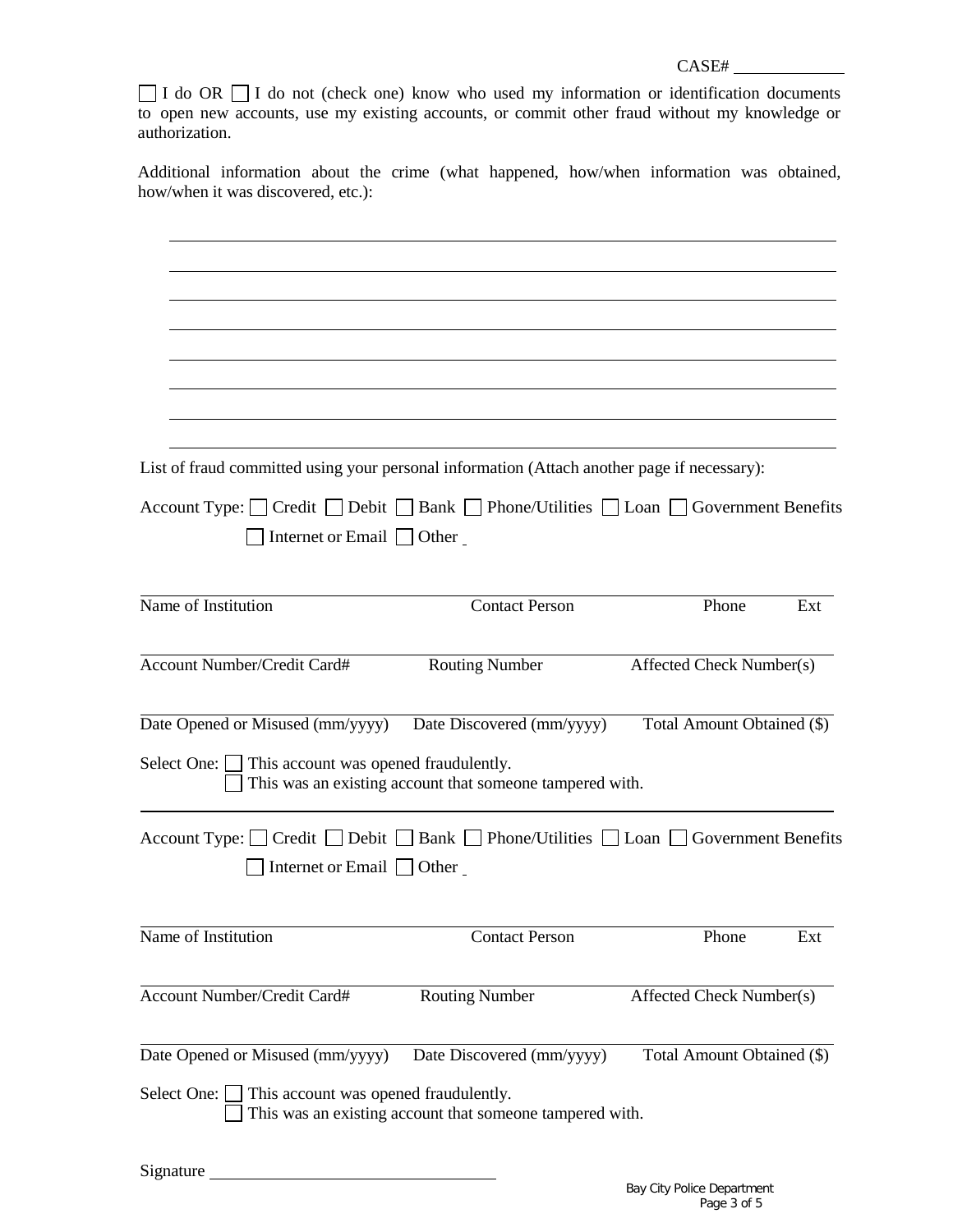

### Victim's Law Enforcement Action

 $\Box$  I am OR  $\Box$  I am not (check one) willing to assist in the prosecution of the offender(s).

 $\Box$  I am OR  $\Box$  I am not (check one) authorizing the release of this information to law enforcement for the purpose of assisting them in the investigation and prosecution of the offender(s) who committed this offense.

 $\Box$  I have OR  $\Box$  I have not (check one) reported the events described in this affidavit to another law enforcement agency. The law enforcement agency  $\Box$  did OR  $\Box$  did not (check one) write a report.

In the event that you have contacted another law enforcement agency, please complete the following information:

| Law Enforcement Agency #1 | <b>Report Number</b>          |
|---------------------------|-------------------------------|
| Date of Report            | <b>Reporting Officer</b>      |
| <b>Phone Number</b>       | Email Address (if applicable) |
| Law Enforcement Agency #2 | <b>Report Number</b>          |
| Date of Report            | <b>Reporting Officer</b>      |
|                           |                               |

 $\Box$  I did OR  $\Box$  I did not receive a copy of the report from the Law Enforcement Agency listed.

Phone Number **Email Address (if applicable)**